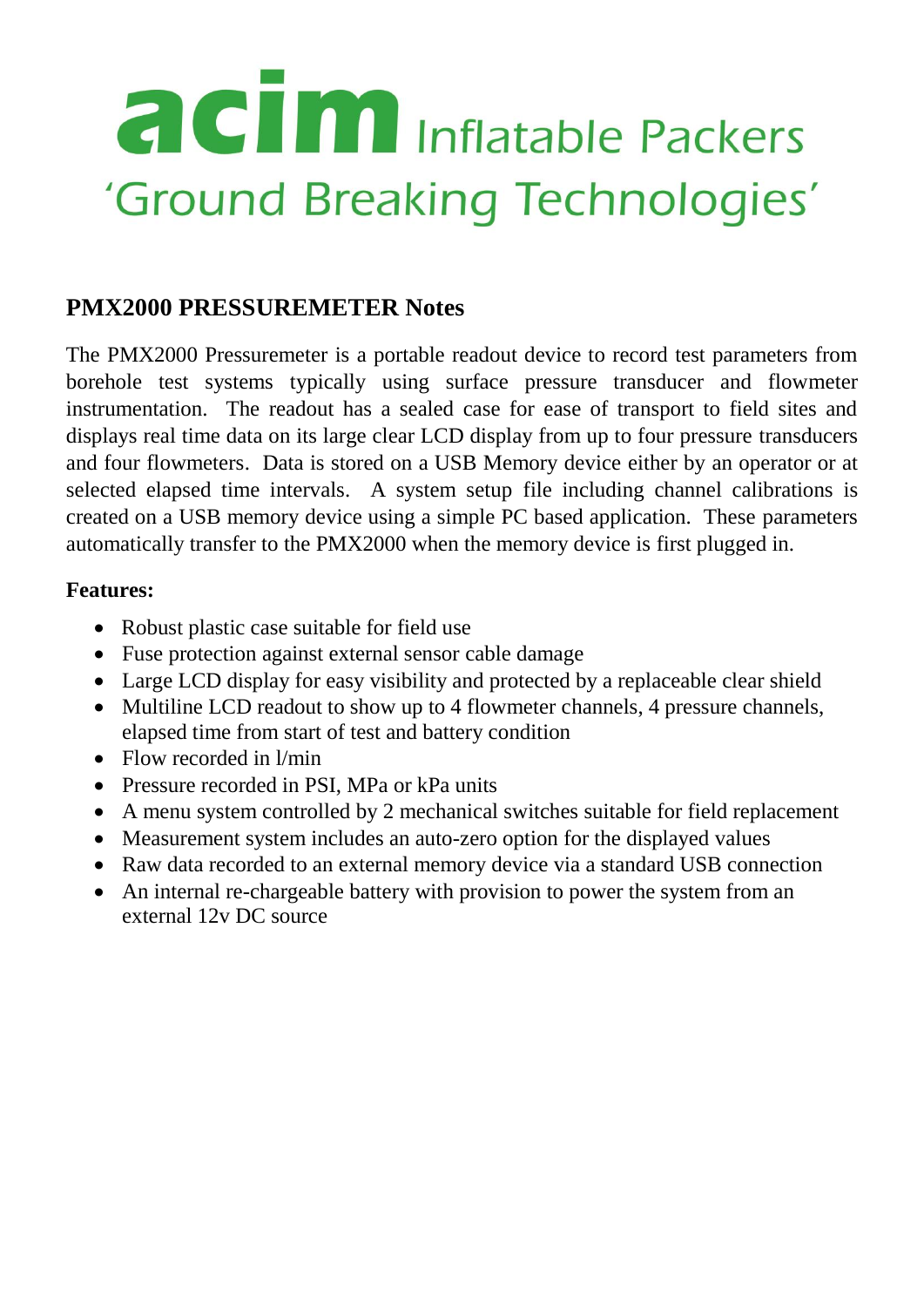# **acim** Inflatable Packers 'Ground Breaking Technologies'

### **OEM Data Logger Notes**

ACIM manufactures a family of OEM data loggers for clients that are custom designed to record data from their range of sensors for geotechnical applications. The loggers are housed in a polycarbonate case designed for clients to incorporate in their own external case. Connections to the logger are easily made via screw terminal connectors and a series of pre-drilled cable access ports provides flexibility for cabling. The loggers use an external, user-supplied power source including the option of a lead-acid battery with solar charging or AC power module. With a stand-by current of only 65uA, these loggers are ideal for use in applications where re-charging is impractical and access for battery replacement is difficult.

### **OEM VIBRATING WIRE DATA LOGGER**

The Vibrating Wire Data Logger can measure up to twenty-four independent devices using vibrating wire technology. The flexibility of this logger makes it ideal for standalone monitoring in geotechnical, mining and rural applications such as:-

- VW Piezometers
- VW Strain Gauges
- VW Stress Cells
- VW Pressure Cells
- VW Temperature Gauges

#### **Features:**

- User Flexibility for Installation
- Stand-alone Operation
- Multiple Power Options
- High-speed RS232 Communication
- Up to 24 Input Channels
- Inbuilt lightning protection on all inputs
- Up to5450 Scan Memory Capacity
- Menu-driven User Options
- Simplified Sensor Connection
- GSM or PSTN Modem Access Option